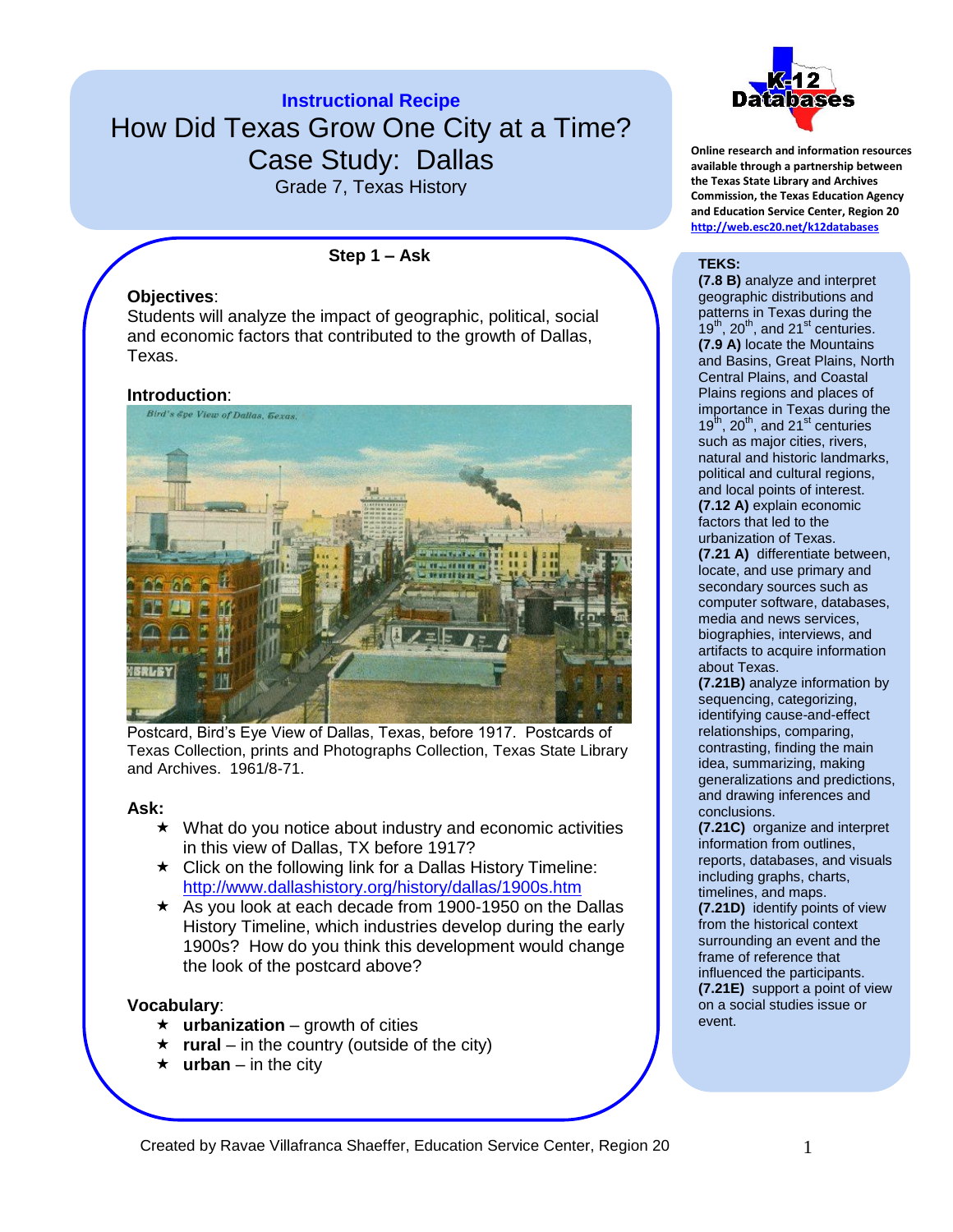### **Step 2 – Investigate**

Texas State Library and Archives Resources:

- Revised Edition of Murphy and Bolanz Official Map of the City of Dallas and Suburbs/1891. Texas State Archives Map Number 2346. Publisher: Issued by J.P. Murphy and Charles Bolanz, Real Estate Brokers and Investment Bankers, Dallas, 1891. Cartographer: Schauseil, Theodore, Dallas, Texas. [http://www.tsl.state.tx.us/cgi](http://www.tsl.state.tx.us/cgi-bin/aris/maps/maplookup.php?mapnum=2346)[bin/aris/maps/maplookup.php?mapnum=2346](http://www.tsl.state.tx.us/cgi-bin/aris/maps/maplookup.php?mapnum=2346)
- Worley's Map of Greater Dallas/1905. Texas State Archives Map Number 1644. Publisher: John F. Worley and Company, Dallas, Texas, 1905. Cartographer: Schauseil, Theo, draftsman. [http://www.tsl.state.tx.us/cgi](http://www.tsl.state.tx.us/cgi-bin/aris/maps/maplookup.php?mapnum=1644)[bin/aris/maps/maplookup.php?mapnum=1644](http://www.tsl.state.tx.us/cgi-bin/aris/maps/maplookup.php?mapnum=1644)

### EBSCO Resources:

- "Dallas, Texas." *Monkeyshines on America* (2003): 8. *Primary Search*. EBSCO. Web. 28 Nov. 2010. [http://search.ebscohost.com/login.aspx?direct=true&db=pr](http://search.ebscohost.com/login.aspx?direct=true&db=prh&AN=12723751&site=srck5-live) [h&AN=12723751&site=srck5-live](http://search.ebscohost.com/login.aspx?direct=true&db=prh&AN=12723751&site=srck5-live)
- Hively, Todd. "Dallas." *Let's Take a Look at Texas* (2010): 1. *Primary Search*. EBSCO. Web. 28 Nov. 2010. [http://search.ebscohost.com/login.aspx?direct=true&db=pr](http://search.ebscohost.com/login.aspx?direct=true&db=prh&AN=14151555&site=srck5-live) [h&AN=14151555&site=srck5-live](http://search.ebscohost.com/login.aspx?direct=true&db=prh&AN=14151555&site=srck5-live)

#### Additional Websites:

- $\star$  Dallas History Timeline. <http://www.dallashistory.org/history/dallas/1900s.htm>
- **★ Dallas Historical Society:** [http://www.dallashistory.org/history/dallas/dallas\\_1900.htm](http://www.dallashistory.org/history/dallas/dallas_1900.htm)
- **★ Texas State Historical Association:** <http://www.tshaonline.org/handbook/online/articles/hdd01>
- **★** Urbanization: <http://www.tshaonline.org/handbook/online/articles/hyunw>

Use the above resources to record information on the concept map on the next page. Think about the following when using the primary sources above:

- $\star$  What message is the source trying to communicate?
- $\star$  Who is the intended audience for this source?
- $\star$  What parts of the source informs you about the topic of the lesson?
- ★ Which sources support or refute your original thoughts about the topic?

#### **Technology Application TEKS:**

**(6A)** Determine and employ methods to evaluate the electronic information for accuracy and validity **(6B)** Resolve information conflicts

and validate information through accessing, researching, and comparing data

**(6C)** Demonstrate the ability to identify the source, location, media type, relevancy, and content validity of available information

**(7A)** Plan, create, and edit documents created with a word processor using readable fonts, alignment, page setup, tabs, and ruler settings

**(7E)** Create a document using desktop publishing techniques including, but not limited to, the creation of multi-column or multisection documents with a variety of text-wrapped frame formats

**(10A)** Use productivity tools to create effective document files for defined audiences such as slide shows, posters, multimedia presentations, newsletters, brochures, or reports

**(10D)** Demonstrate appropriate use of fonts, styles, and sizes, as well as effective use of graphics and page design to effectively communicate **(11A)** Publish information in a variety of ways including, but not limited to, printed copy, monitor display, Internet documents, and video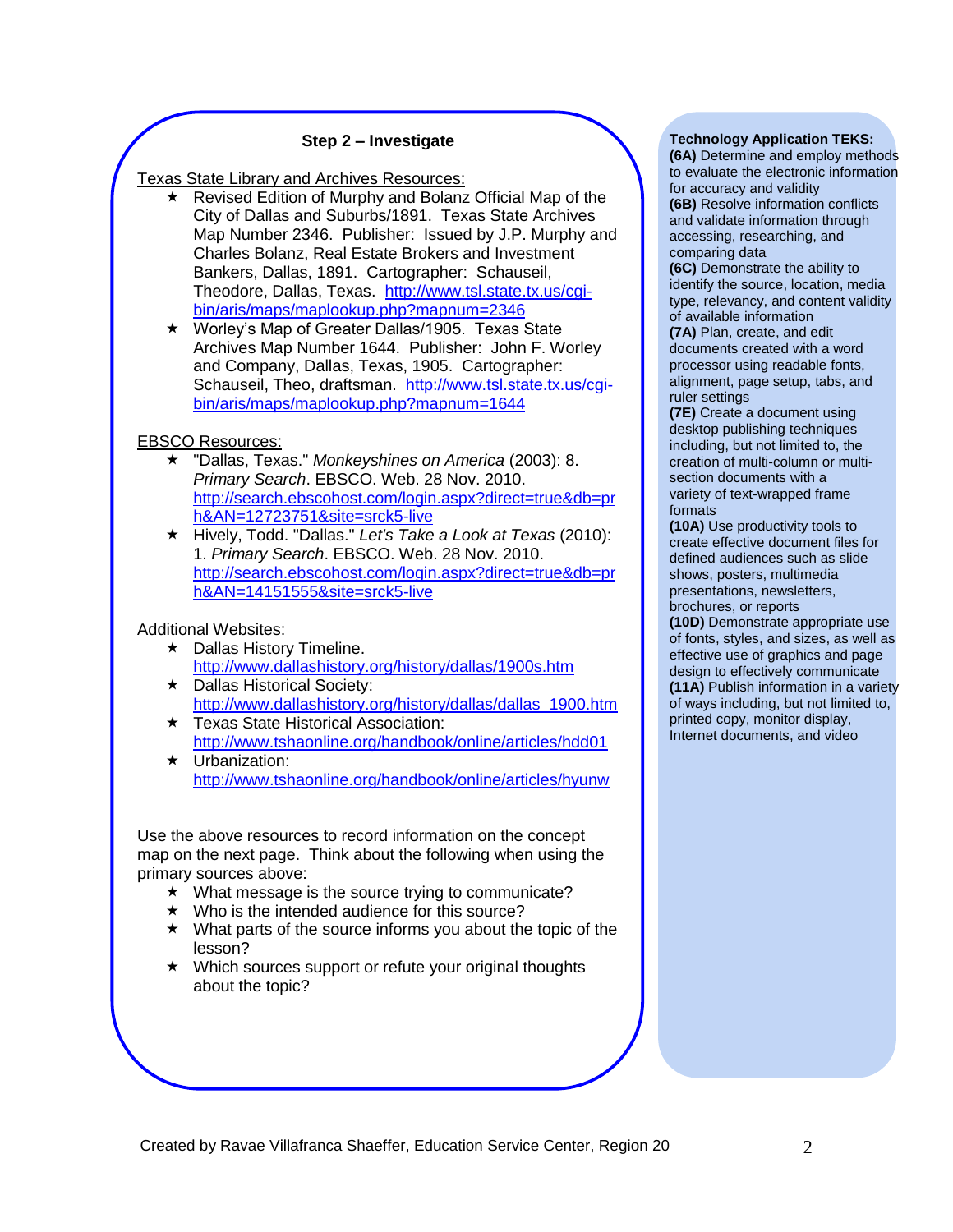

Created by Ravae Villafranca Shaeffer, Education Service Center, Region 20 3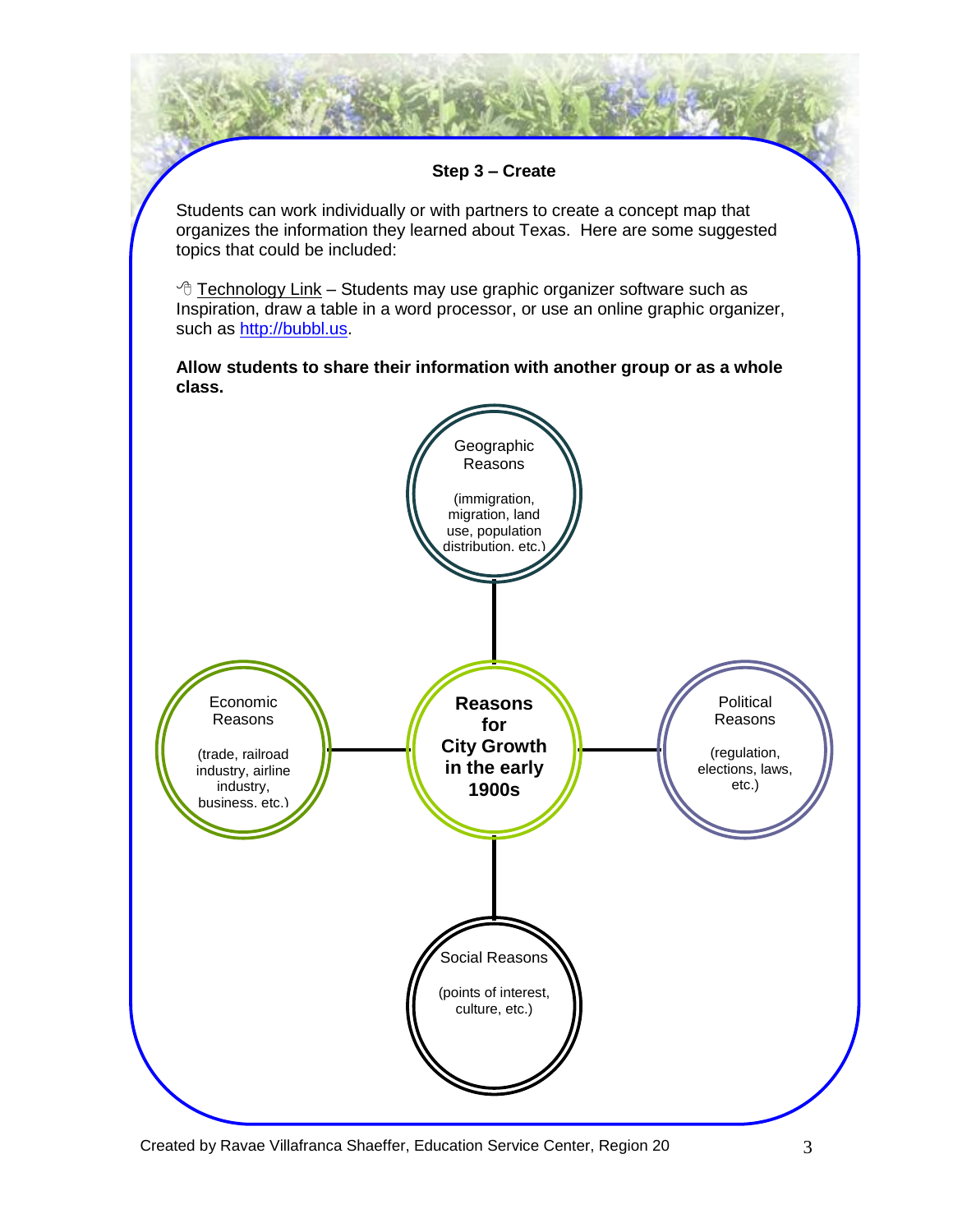### **Step 4 – Discuss**

Students may choose one of the following projects to complete:

- **EXECT** Design and create a new postcard that reflects the reasons why the city grew in the early 1900s. Be sure to include pictures and ideas that reflect the major reasons for the city's growth such as: political, economic, social, or geographic reasons.
- **Design and write a newspaper** that includes articles about the political, social, economic or geographic reasons why the city grew. Be sure to include pictures and ideas that reflect the city's growth.
- **Design a website** that explains the political, social, economic, or geographic reasons why the city grew. Be sure to include graphics, articles, and links to places to get more information.

 $\sqrt{\overline{C}}$  Technology Link - Students can use Microsoft Word or Publisher to develop their products. Use the EBSCO image collection to help you find images of Texas.

#### **Step 5 – Reflect**

Allow students to present their projects to the rest of the class. Use the following suggested rubric to assess the students' work. Make sure that the students are familiar with the rubric *before* they begin creating their project. They should refer to the rubric repeatedly to monitor their progress in creating their project.

 Technology Link: You can also create your own rubric with your students at [http://rubistar.4teachers.org/index.php.](http://rubistar.4teachers.org/index.php)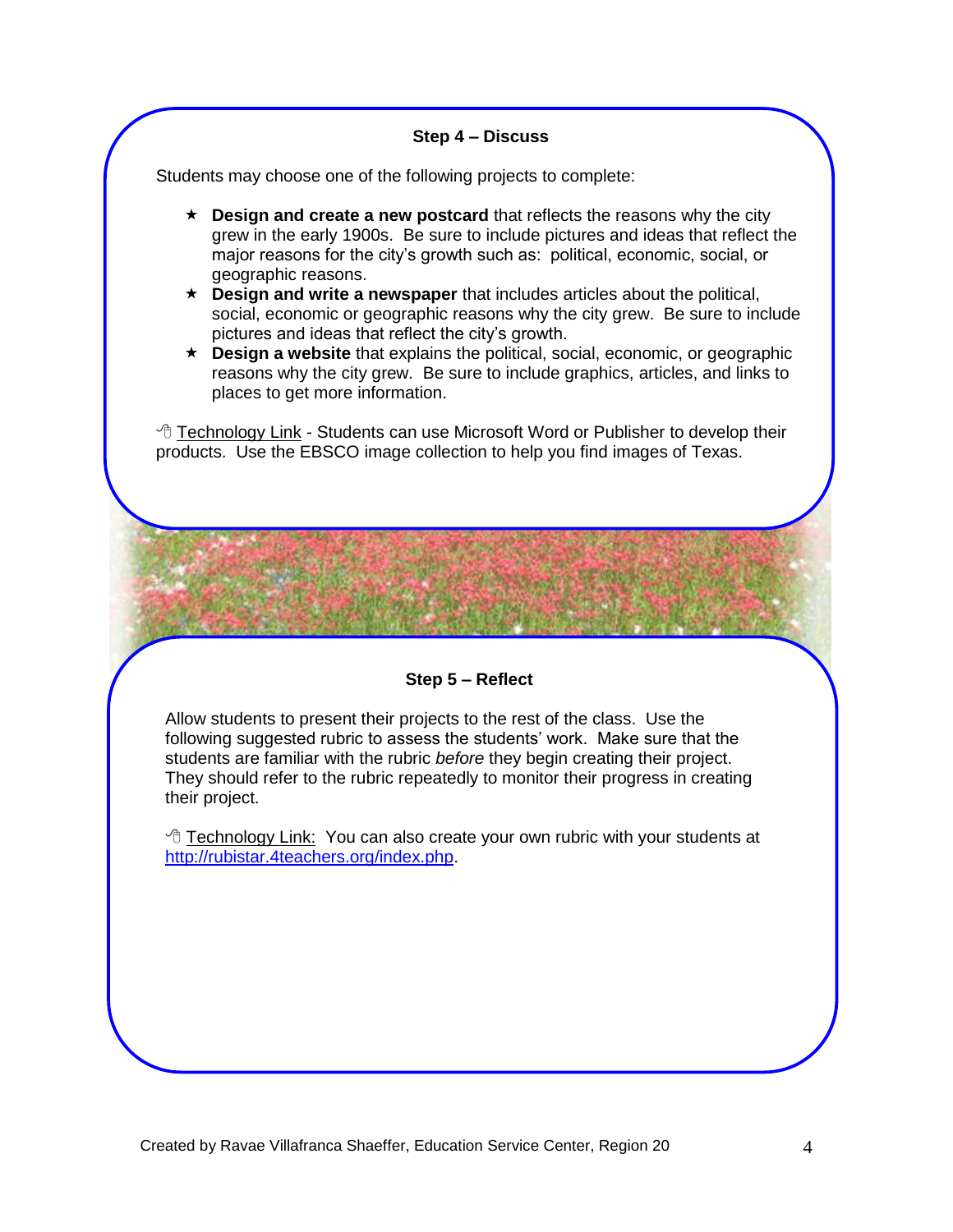Teacher Name:\_\_\_\_\_\_\_\_\_\_\_\_\_\_\_\_\_\_\_\_\_\_\_\_\_\_\_\_\_\_\_\_\_\_\_\_\_\_\_\_\_\_\_\_\_\_\_\_\_\_\_

 $Student(s) Name(s):$ 

# **Postcard : Texas Cities Grow**

| CATEGORY <sup>4</sup>     |                                                                                                                                                                                                                                                                                          | 3                                                                                                                                                                                                                                        | $\overline{2}$                                                                                                                                                                                               |                                                                                                                                     |
|---------------------------|------------------------------------------------------------------------------------------------------------------------------------------------------------------------------------------------------------------------------------------------------------------------------------------|------------------------------------------------------------------------------------------------------------------------------------------------------------------------------------------------------------------------------------------|--------------------------------------------------------------------------------------------------------------------------------------------------------------------------------------------------------------|-------------------------------------------------------------------------------------------------------------------------------------|
| Thematic<br>Accuracy      | The student's portion of<br>the postcard fits the<br>theme of the<br>assignment and all of<br>the team's items are<br>accurately placed on<br>the background.<br>Example: Student has<br>drawn a dwarf palm<br>and has placed it in the<br>understory layer in a<br>rainforest postcard. | The student's portion of<br>the postcard fits the<br>theme of the<br>assignment and most of<br>the team's items are<br>accurately placed on<br>the background.                                                                           | The student's portion of<br>the postcard fits the<br>theme of the<br>assignment.                                                                                                                             | The student's portion of<br>the postcard does not<br>fit the theme of the<br>assignment.                                            |
| Planning/<br>organization | Student can describe<br>the intent and plan of<br>complete postcard and<br>how his/her part will<br>contribute to the whole.<br>Works with team to<br>come up with general<br>plan of what will be<br>done before beginning.                                                             | Student has carefully<br>planned his/her part of<br>the postcard and can<br>describe how s/he will<br>get the work done and<br>a vision for his/her<br>part. Gets team input<br>on plan for his/her<br>contribution before<br>beginning. | Student has planned<br>his/her part of the<br>postcard and can<br>describe how s/he will<br>get the work done and<br>a vision for his/her<br>part. Does not solicit<br>much group input when<br>making plan. | Leaps into action<br>without any evidence<br>of planning or focus.                                                                  |
| Drawings                  | Drawings are<br>recognizable, detailed<br>and colored accurately.<br>Overall, the drawings<br>are original and<br>skillful.                                                                                                                                                              | Drawings are<br>recognizable and<br>colored accurately.<br>Overall, the drawings<br>are original and done<br>with some skill.                                                                                                            | Drawings are<br>recognizable and<br>reasonably accurate.<br>They are copied,<br>printed or traced rather<br>than original.                                                                                   | Drawn objects are<br>difficult to recognize<br>AND/OR not accurate                                                                  |
| Content<br>Accuracy       | Student is able to<br>explain with 90-100%<br>the geographic,<br>political, social or<br>economic reasons why<br>the city grew.                                                                                                                                                          | Student is able to<br>explain with 80-90%<br>the geographic,<br>political, social or<br>economic reasons why<br>the city grew.                                                                                                           | Student is able to<br>explain with 70-80%<br>the geographic,<br>political, social or<br>economic reasons why<br>the city grew.                                                                               | Student is able to<br>explain less than 70%<br>of the geographic,<br>political, social or<br>economic reasons why<br>the city grew. |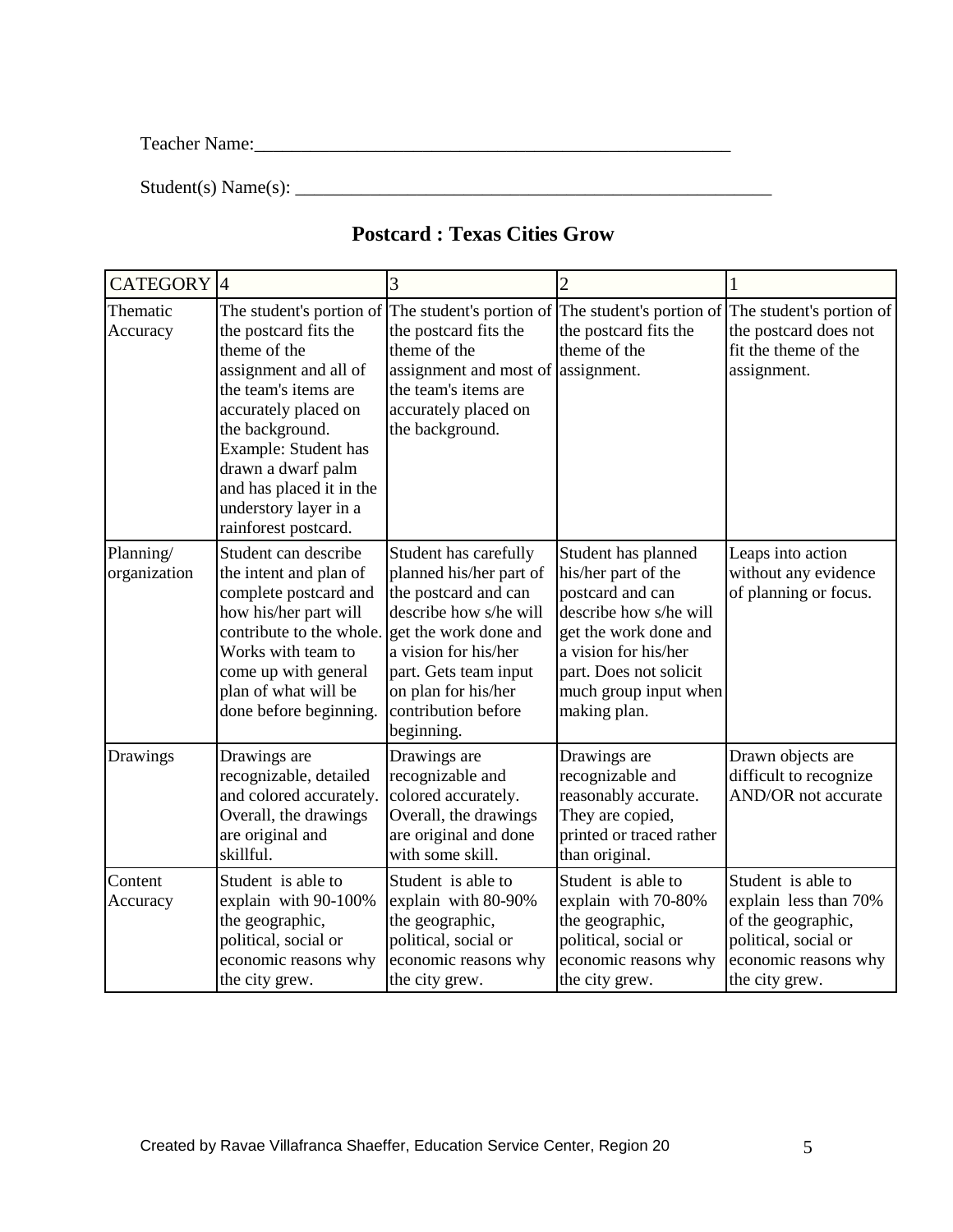Teacher Name:\_\_\_\_\_\_\_\_\_\_\_\_\_\_\_\_\_\_\_\_\_\_\_\_\_\_\_\_\_\_\_\_\_\_\_\_\_\_\_\_\_\_\_\_\_\_\_\_\_\_\_

 $Student(s) Name(s):$ 

# **Newspaper : Texas Cities Grow**

| <b>CATEGORY</b> 4                   |                                                                                                                                                                                    | 3                                                                                                                                                                                      | 2                                                                                                                                                                                       | 1                                                                                                                                                   |
|-------------------------------------|------------------------------------------------------------------------------------------------------------------------------------------------------------------------------------|----------------------------------------------------------------------------------------------------------------------------------------------------------------------------------------|-----------------------------------------------------------------------------------------------------------------------------------------------------------------------------------------|-----------------------------------------------------------------------------------------------------------------------------------------------------|
| Knowledge<br>Gained                 | All students in the<br>group can accurately<br>answer all questions<br>related to a) stories in<br>the newspaper and b)<br>technical processes<br>used to create the<br>newspaper. | All students in the<br>group can accurately<br>answer most<br>questions related to<br>a) stories in the<br>newspaper and b)<br>technical processes<br>used to create the<br>newspaper. | Most students in the<br>group can accurately<br>answer most<br>questions related to<br>a) stories in the<br>newspaper and b)<br>technical processes<br>used to create the<br>newspaper. | Several students in<br>the group appear to<br>have little knowledge<br>about the facts and<br>the technical<br>processes used for<br>the newspaper. |
| Articles -<br>Purpose               | 90-100% of the<br>articles establish a<br>clear purpose in the<br>lead paragraph and<br>demonstrate a clear<br>understanding of the<br>topic.                                      | 85-89% of the<br>articles establish a<br>clear purpose in the<br>lead paragraph and<br>demonstrate a clear<br>understanding of the<br>topic.                                           | 75-84% of the<br>articles establish a<br>clear purpose in the<br>lead paragraph and<br>demonstrate a clear<br>understanding of the<br>topic.                                            | Less than 75% of the<br>articles establish a<br>clear purpose in the<br>lead paragraph and<br>demonstrate a clear<br>understanding of the<br>topic. |
| Articles -<br>Supporting<br>Details | The details in the<br>articles are clear,<br>effective, and vivid<br>80-100% of the time.                                                                                          | The details in the<br>articles are clear and<br>pertinent 90-100% of<br>the time.                                                                                                      | The details in the<br>articles are clear and<br>pertinent 75-89% of<br>the time.                                                                                                        | The details in more<br>than 25% of the<br>articles are neither<br>clear nor pertinent.                                                              |
| Articles -<br>Interest              | The articles contain<br>facts, figures, and/or<br>word choices that<br>make the articles<br>exceptionally<br>interesting to readers.                                               | The articles contain<br>facts, figures, and/or<br>word choices that<br>make the articles<br>interesting to readers.                                                                    | The article contains<br>some facts or figures<br>but is marginally<br>interesting to read.                                                                                              | The article does not<br>contain facts or<br>figures that might<br>make it interesting to<br>read.                                                   |
| Graphics                            | Graphics are in<br>focus, are well-<br>cropped and are<br>clearly related to the<br>articles they<br>accompany.                                                                    | Graphics are in focus<br>and are clearly<br>related to the articles<br>they accompany.                                                                                                 | 80-100% of the<br>graphics are clearly<br>related to the articles<br>they accompany.                                                                                                    | More than 20% of<br>the graphics are not<br>clearly related to the<br>articles OR no<br>graphics were used.                                         |